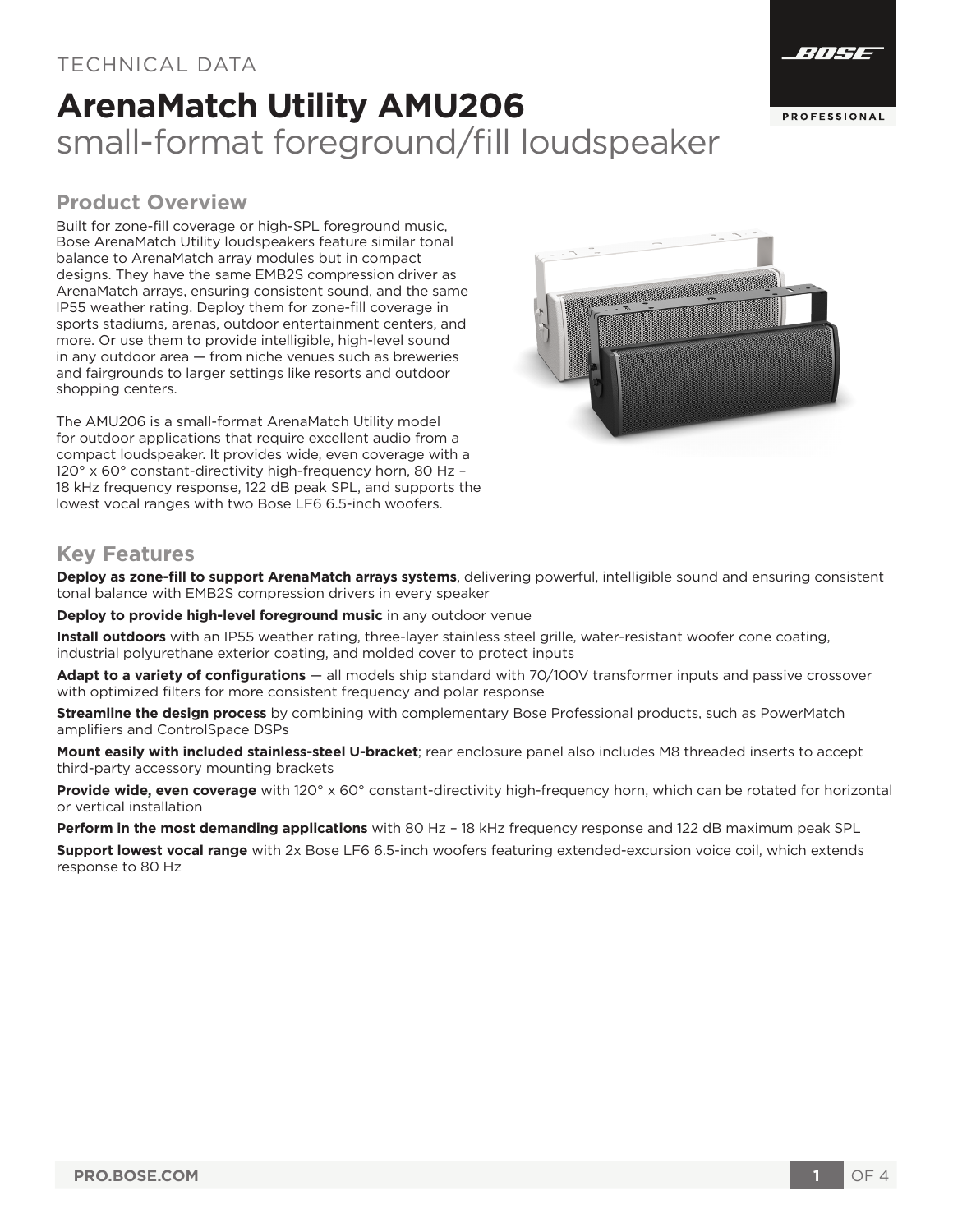# **ArenaMatch Utility AMU206**

small-format foreground/fill loudspeaker

# **Technical Specifications**

| <b>Single Module Performance</b>                 |                                                                                                       |                     |                                  |                     |
|--------------------------------------------------|-------------------------------------------------------------------------------------------------------|---------------------|----------------------------------|---------------------|
| Frequency Response (-3 dB) <sup>1</sup>          | 90 Hz to 16 kHz                                                                                       |                     |                                  |                     |
| Frequency Range (-10 dB)                         | 80 Hz to 18 kHz                                                                                       |                     |                                  |                     |
| Nominal Coverage Pattern (H × V)                 | 120° × 60° (rotatable high-frequency horn)                                                            |                     |                                  |                     |
| Recommended High-pass Filter                     | 80 Hz with minimum 12-dB / octave filter                                                              |                     |                                  |                     |
| Crossover                                        | Passive; separate bandpass filters per transducer (300 Hz and 1.5 kHz)                                |                     |                                  |                     |
| 70/100V transformer tap settings                 | 70V: 5, 10, 20, 40, 80 W; 100V: 10, 20, 40, 80 W                                                      |                     |                                  |                     |
|                                                  | Bose Extended Lifecycle Test <sup>2</sup>                                                             |                     | AES Transducer Test <sup>3</sup> |                     |
| Power Handling, long-term continuous             | 250 W                                                                                                 |                     | 300 W                            |                     |
| Power Handling, peak                             | 1000 W                                                                                                |                     | 1200 W                           |                     |
|                                                  | <b>Free field</b>                                                                                     | <b>Wall/Ceiling</b> | <b>Free field</b>                | <b>Wall/Ceiling</b> |
| Sensitivity (SPL / 1W @ 1 m) 4                   | 91 dB                                                                                                 | 93 dB               | 91 dB                            | 93 dB               |
| Calculated Maximum SPL @ 1 m <sup>5</sup>        | 115 dB                                                                                                | 117 dB              | 116 dB                           | 118 dB              |
| Calculated Maximum SPL @ 1 m, peak               | 121 dB                                                                                                | 123 dB              | 122 dB                           | 124 dB              |
| <b>Transducers</b>                               |                                                                                                       |                     |                                  |                     |
| Low Frequency                                    | 2 × Bose LF6 high-excursion 6.5-inch woofers (1.5-inch voice coil)                                    |                     |                                  |                     |
| <b>High Frequency</b>                            | 1 × Bose EMB2S extended high-frequency compression driver (2-inch voice coil)                         |                     |                                  |                     |
| Nominal Impedance                                | $8\Omega$                                                                                             |                     |                                  |                     |
| <b>Physical</b>                                  |                                                                                                       |                     |                                  |                     |
| <b>Enclosure Material</b>                        | Exterior-grade plywood                                                                                |                     |                                  |                     |
| Finish                                           | Two-part spray polyurea coating, black or white                                                       |                     |                                  |                     |
| Grille                                           | 3-layer: perforated stainless steel, acoustic foam, stainless steel mesh, powder-coat finish          |                     |                                  |                     |
| Environmental                                    | IEC 60529 IP55 for outdoor, direct-exposure installations                                             |                     |                                  |                     |
| Connectors                                       | 1x barrier strip, (accepts 10 to 18 wire gauge)                                                       |                     |                                  |                     |
| Suspension/Mounting                              | 2x M8 threaded inserts for U-bracket; 4x M8 threaded inserts on rear (127 × 70 mm,<br>4-bolt pattern) |                     |                                  |                     |
| Dimensions $(H \times W \times D)$ - millimeters | $191 \times 553 \times 268$ mm (7.5 $\times$ 21.8 $\times$ 10.5 in) with input cover                  |                     |                                  |                     |
| Net Weight                                       | 12.2 kg (26.8 lb) / 13.8 kg (30.5 lb) with u-bracket                                                  |                     |                                  |                     |
| Shipping Weight                                  | 16.1 kg (35.5 lb)                                                                                     |                     |                                  |                     |
| Accessories                                      | Optional pan-and-tilt bracket                                                                         |                     |                                  |                     |
| <b>Product Code</b>                              |                                                                                                       |                     |                                  |                     |
| <b>Black</b>                                     | 811435-0110                                                                                           |                     |                                  |                     |
| White                                            | 811435-0210                                                                                           |                     |                                  |                     |

#### **Footnotes**

(1) Frequency response and range measured on-axis in anechoic environment with recommended bandpass and EQ.<br>(2) Bose extended-lifecycle test using pink noise filtered to meet IEC268-5, 6-dB crest factor, 500-hour duration.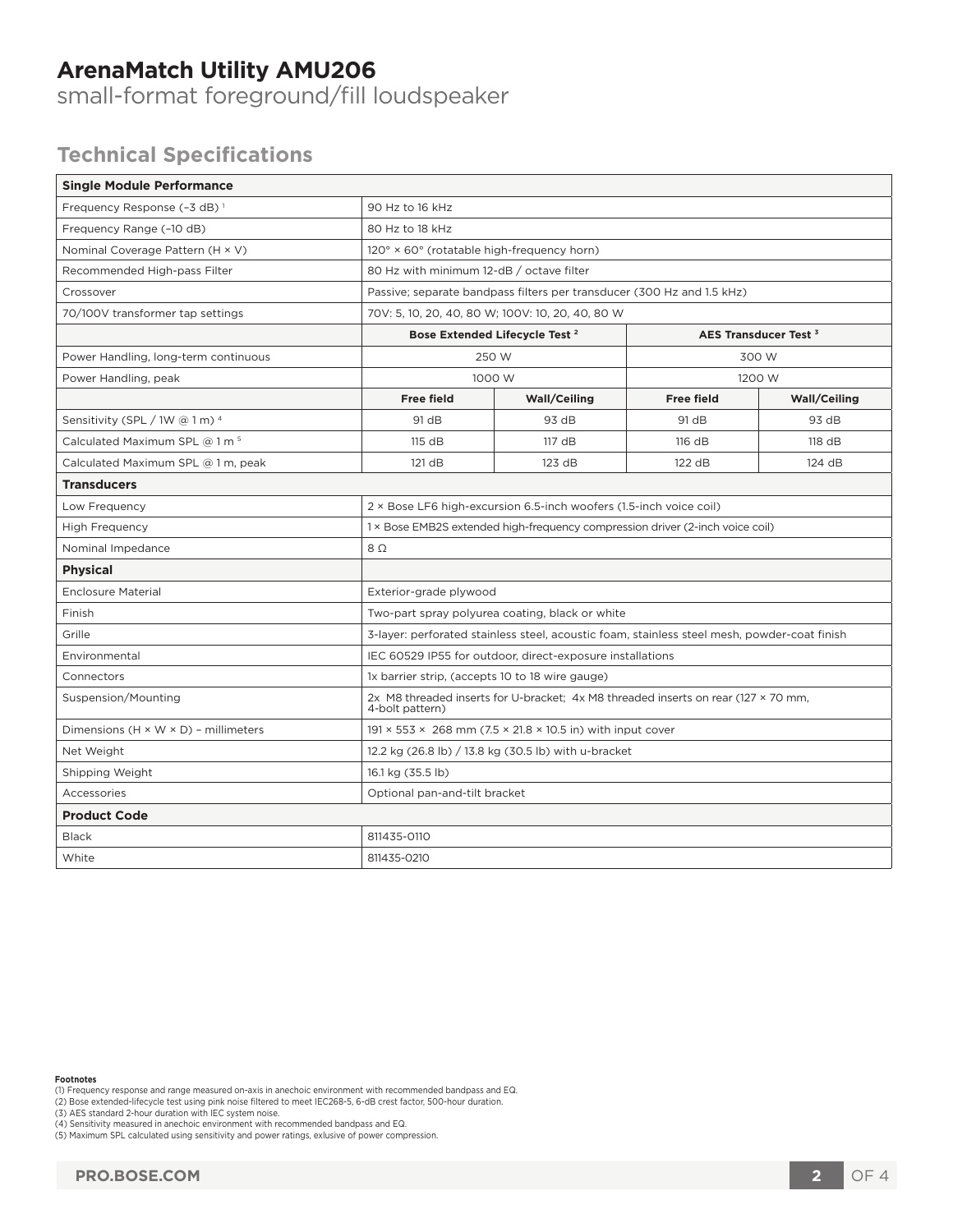# **ArenaMatch Utility AMU206**

small-format foreground/fill loudspeaker

### **Frequency Response**



## **Beamwidth**